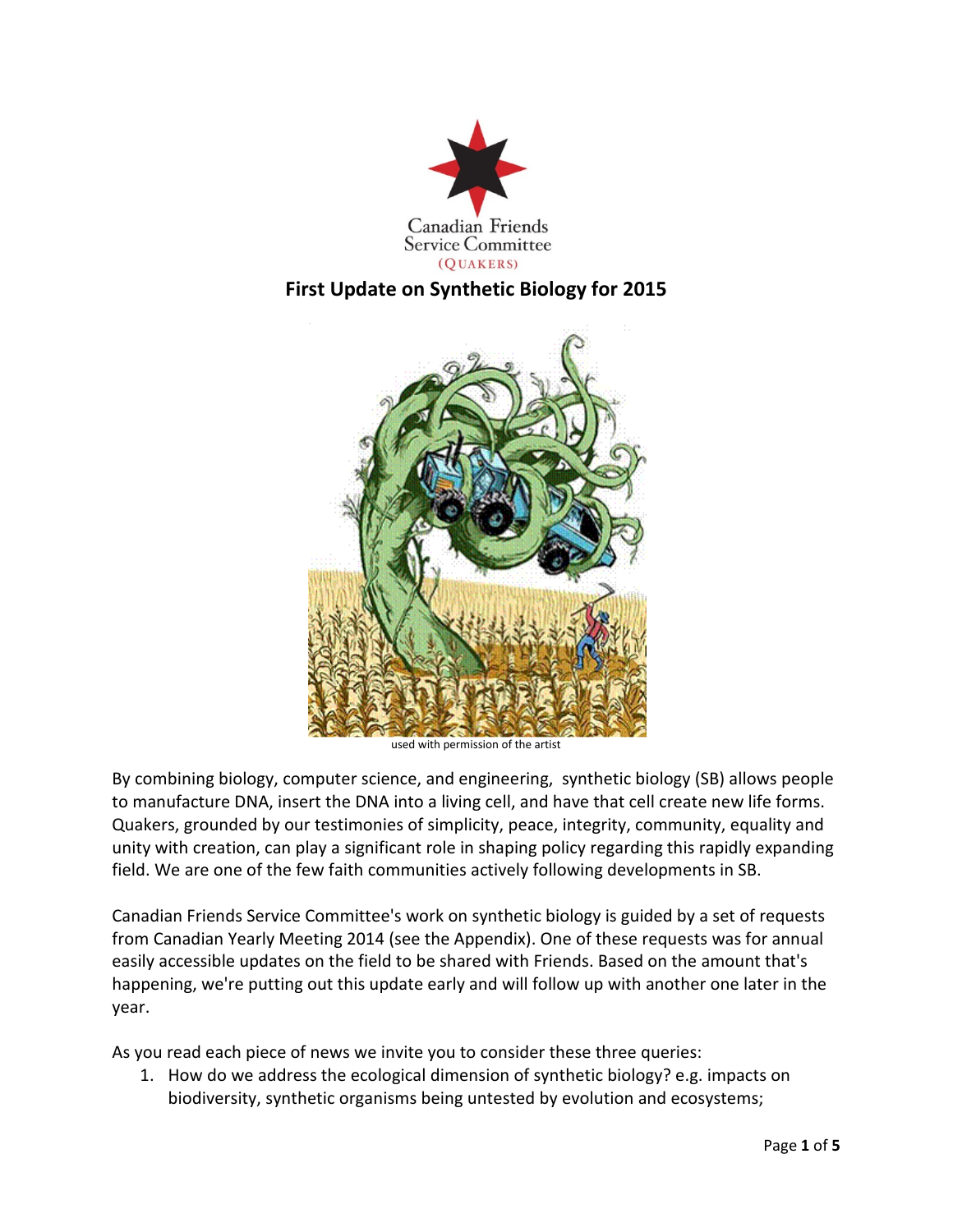- 2. How do we address the social dimension of synthetic biology? e.g. equitable distribution of benefits, needs of the vulnerable; and
- 3. How do we address the spiritual dimension of synthetic biology? e.g. the sacred in living beings and in nature as regards SB; the valuing of technology as compared to human wisdom and inner truth.

In 2012 Friends from around the world gathered in Kenya and issued the *Kabarak Call for Peace*  and Ecojustice<sup>1</sup>. It stated, "We must change, we must become careful stewards of all life. Earthcare unites traditional Quaker testimonies: peace, equality, simplicity, love, integrity, and justice." In contrast to this visionary statement, consider two provocative quotes from one of SB's most controversial characters, Austen Heinz, CEO of Cambrian Genomics (last year<sup>2</sup> we reported about what SynBioWatch calls Cambrian's "vagina bio-hack nonsense"<sup>3</sup>):

- 1. "It just seems obvious that eventually every human will be designed on a computer," and
- 2. "The individual should set the limits for this, not the government."<sup>4</sup>

A research report by Markets and Markets says the worldwide SB market is poised to hit \$5.63 billion by 2018. "Ethical and social issues such as biosafety and biosecurity are the major factors restraining the growth of this market." Further, though still an emerging field, there is already a concentration of power as, **"**The global synthetic biology market is dominated by three major players, namely, Thermo Fisher Scientific, Inc. (U.S.), DuPont (U.S.), and Royal DSM N.V. (Netherlands). These players jointly accounted for approximately ~65% of the total synthetic biology market.**"** 5

Describing the worldview promoted by the International Genetically Engineered Machines (iGEM) competition, one journalist present wrote, "No matter the problem, a fresh-faced sophomore was willing to bet that a specially designed microbe was the solution." When asked if people were ready to accept all of this SB in their daily lives, iGEM president Randy Rettberg said, "We used to say we just needed to educate people about the science. We said that if they understood it, they would accept it." But he conceded that that didn't happen, so now iGEM is trying to "involve" the public instead.<sup>6</sup>

<u>.</u>

<sup>1</sup> http://www.saltandlight2012.org/call.pdf

<sup>2</sup> http://quakerservice.ca/SBUpdate2014

<sup>3</sup> http://www.synbiowatch.org/2015/01/bad-boy-scientism/

<sup>&</sup>lt;sup>4</sup>http://www.slate.com/articles/technology/future\_tense/2014/12/synthetic\_biology\_advocates\_are\_veering\_too \_close\_to\_eugenics.single.html

<sup>5</sup> http://www.marketsandmarkets.com/Market-Reports/synthetic-biology-market-889.html

 $^6$ N. Twilley, "Synthetic Life After G.M.O.s," New Yorker, December 5, 2014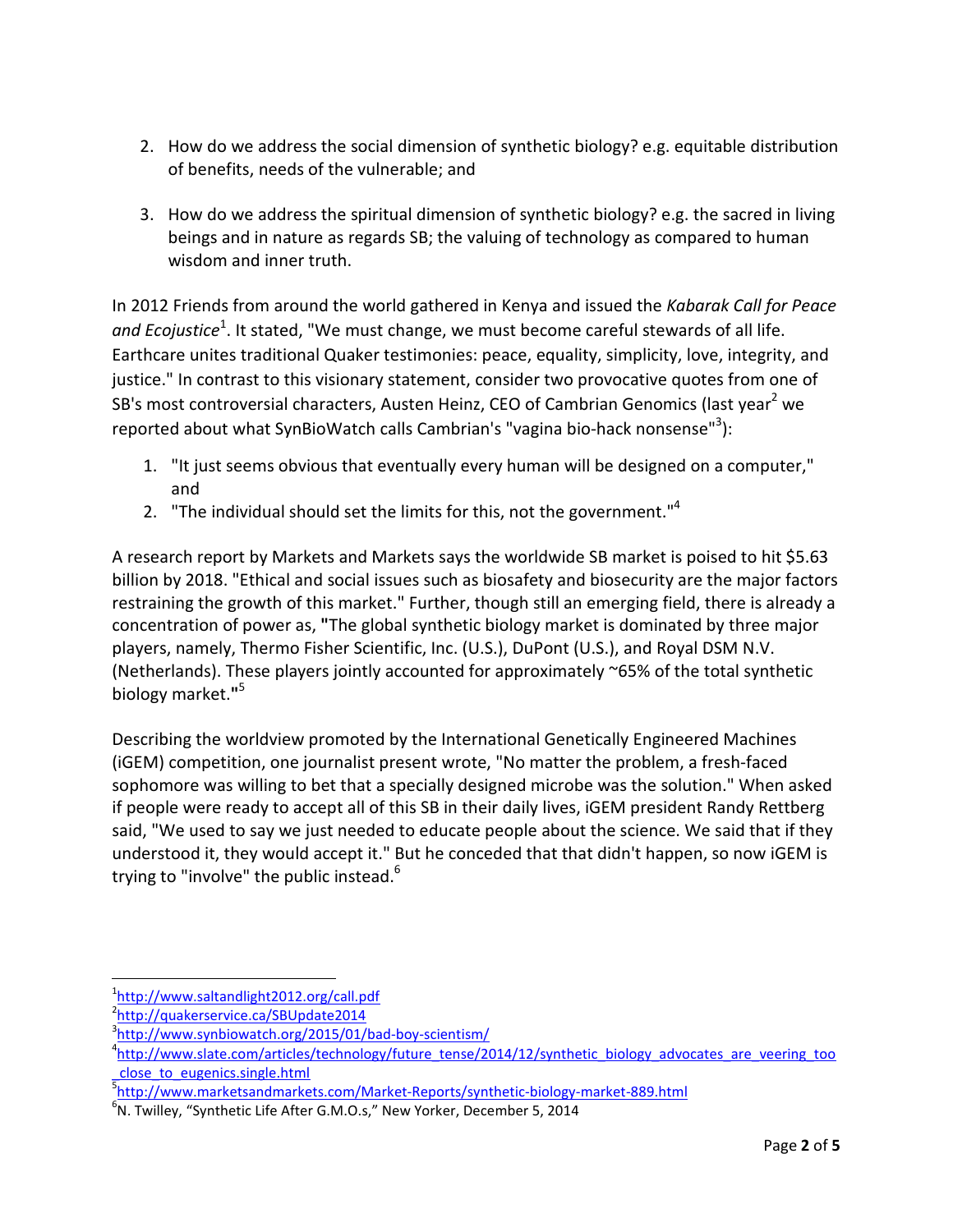

Students at the iGEM competition present their idea for "conquering Venus" through synthetic biology. Photo credit: iGEM Foundation, CC-BY.

A 2013 survey on public opinion conducted by the Woodrow Wilson International Center found that two thirds of the US public had not heard of SB, but that when it was explained to them in a careful and unbiased manner, they became *more* concerned that risks outweigh benefits.<sup>7</sup>

Many SB companies fear that negative public opinions will impact their profits. The first to transparently explain to the public that it was using SB was Belgian cleaning company Ecover.<sup>8</sup> The company apparently received thousands of complaints. When SB vanilla flavour came to market, "the ice-cream maker Häagen-Dazs, perhaps anticipating public mistrust"<sup>9</sup> quickly pledged not to use it.

Expressing the SB industry's concern, the Chair of a group on SB, writing for the global network of academies (ICN), said,

We have been here before: exaggerated fears and uncritical acceptance of claims of the risks of genetic modification led to excessively cautious regulation and a block on innovation [...] given the precedent of how the issue of genetically modified crops were handled, many scientists are worried that some policy-makers will take unsubstantiated concerns of environmental groups at face value and impose cumbersome and unnecessary rules.<sup>10</sup>

.<br>-

 $7$ E. Pauwels, "Public Understanding of Synthetic Biology," BioScience 63, no. 2 (2013): 79-89

<sup>&</sup>lt;sup>8</sup>S. Strom, "Companies Quietly Add Biofuel Tools to Household Products," New York Times, May 30, 2014

 $^9$ N. Twilley, "Synthetic Life After G.M.O.s," New Yorker, December 5, 2014

<sup>&</sup>lt;sup>10</sup>http://ww<u>w.bbsrc.ac.uk/web/FILES/Reviews/1006-synthetic-biology-dialogue-methodology.pdf</u>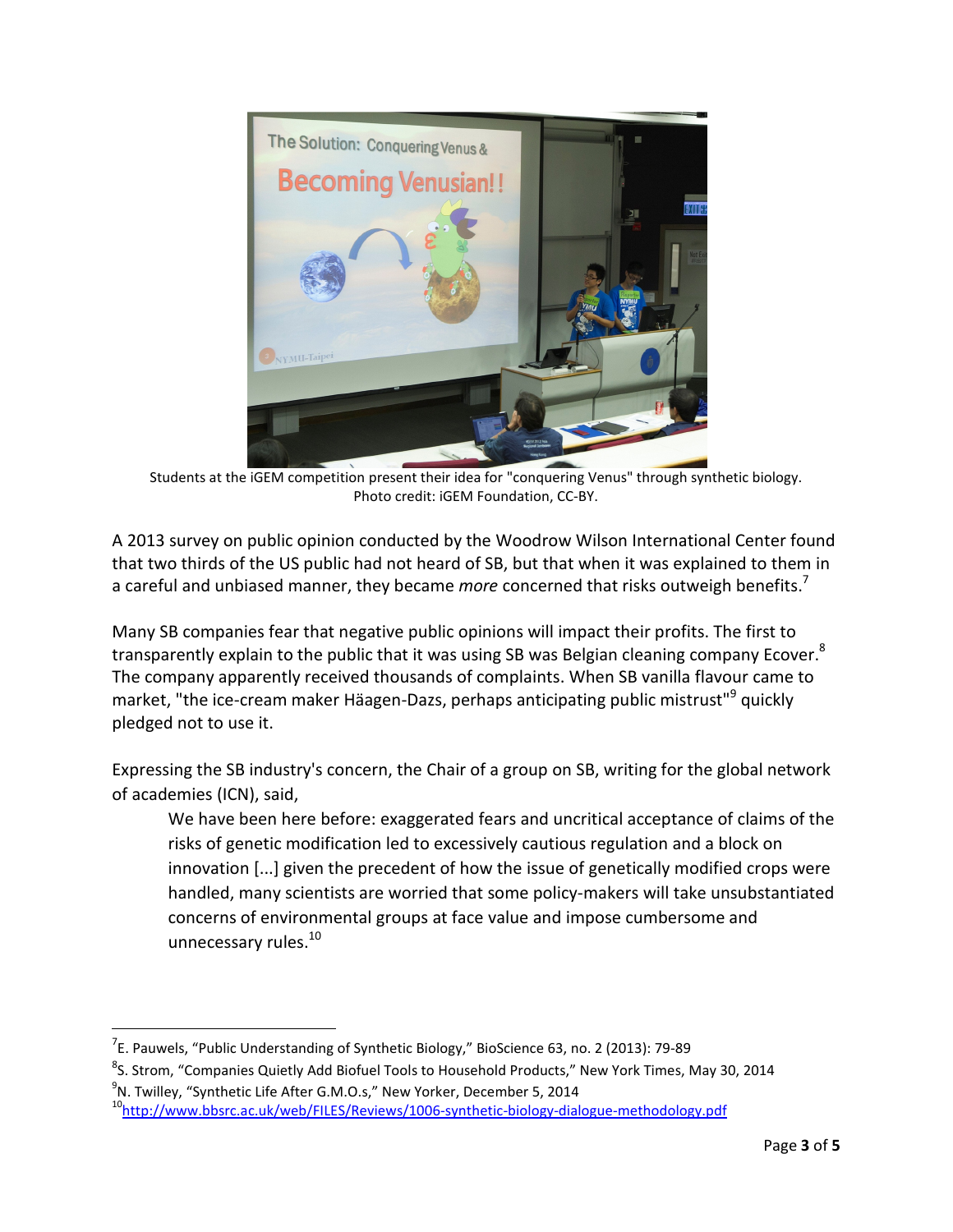Claire Marris of King's College, London, has questioned the assumption that the public would seek to block those SB innovations which would be in the public interest. Marris notes that industry's position tends to be, "Public concerns are to be surveyed (or more accurately sur*veilled*) and their concerns are to be overcome rather than respected and responded to."She raises many questions seemingly ignored by industry, including, "How do solutions provided by synthetic biology compare to alternatives, including alternatives that involve no cutting-edge science?" You can find her detailed analysis of communications about SB at http://www.tandfonline.com/doi/pdf/10.1080/09505431.2014.986320

"Solutionism" is a philosophical approach that seems to inform much of the thought and discussion about SB. According to Evgeny Morozov, "solutionism" tends to exhibit, "An unhealthy preoccupation with sexy, monumental and narrow-minded solutions… to problems that are extremely complex, fluid and contentious. …Solutionism presumes rather than investigates the problem it is trying to solve, reaching for the answer before the questions have been fully asked."<sup>11</sup>

Jim Thomas of the ETC Group highlights, in responding to an academic essay on SB, another major issue - that discussions about SB are too often framed as related to science, and not enough attention is given to the overwhelming *profit* motives driving research.

Shell, BP, Exxon, and Chevron have channelled [billions] into shaping the field [of SB], sometimes lobbying for and then buying into public labs as a means to outsource and subsidize their own research and development costs... Asking, *which is worse, fossil fuels or syn biofuels?* unhelpfully hides the false dichotomy of that choice. In fact, the same companies are benefiting from either answer. $^{12}$ 

Finally, at international meetings concerning the Convention on Biological Diversity (CBD), the 193 nations involved have hotly debated SB. Norway, The Philippines, Malaysia, Bolivia, and others have sought either a complete moratorium on SB or a robust new international regulatory system. Canada and the UK have led the charge in the opposite direction, seeking minimal regulation. Civil society groups say this approach gives SB companies' powers to commit biopiracy<sup>13</sup> (i.e. "the exploitative appropriation of Indigenous forms of knowledge by commercial actors<sup> $n^{14}$ </sup>). The future of the regulation of the synthetic biology industry remains uncertain as the CBD continues to debate the issues.

.<br>-

 $11$ Evgeny Morozov, "To Solve Everything, Click: The Folly of Technological Solutionism"2013.

<sup>&</sup>lt;sup>12</sup>J. Thomas, "Beware Bubbles and Echo Chambers," Synthetic Future: Can We Create What We Want Out of Synthetic Biology?, special report, Hastings Center Report 44, no. 6 (2014): S43-S45

<sup>13</sup>http://www.synbiowatch.org/2014/10/northern-syn-bio-club-blasted-for-impeding-un-talks-progress/ <sup>14</sup>https://en.wikipedia.org/wiki/Bioprospecting